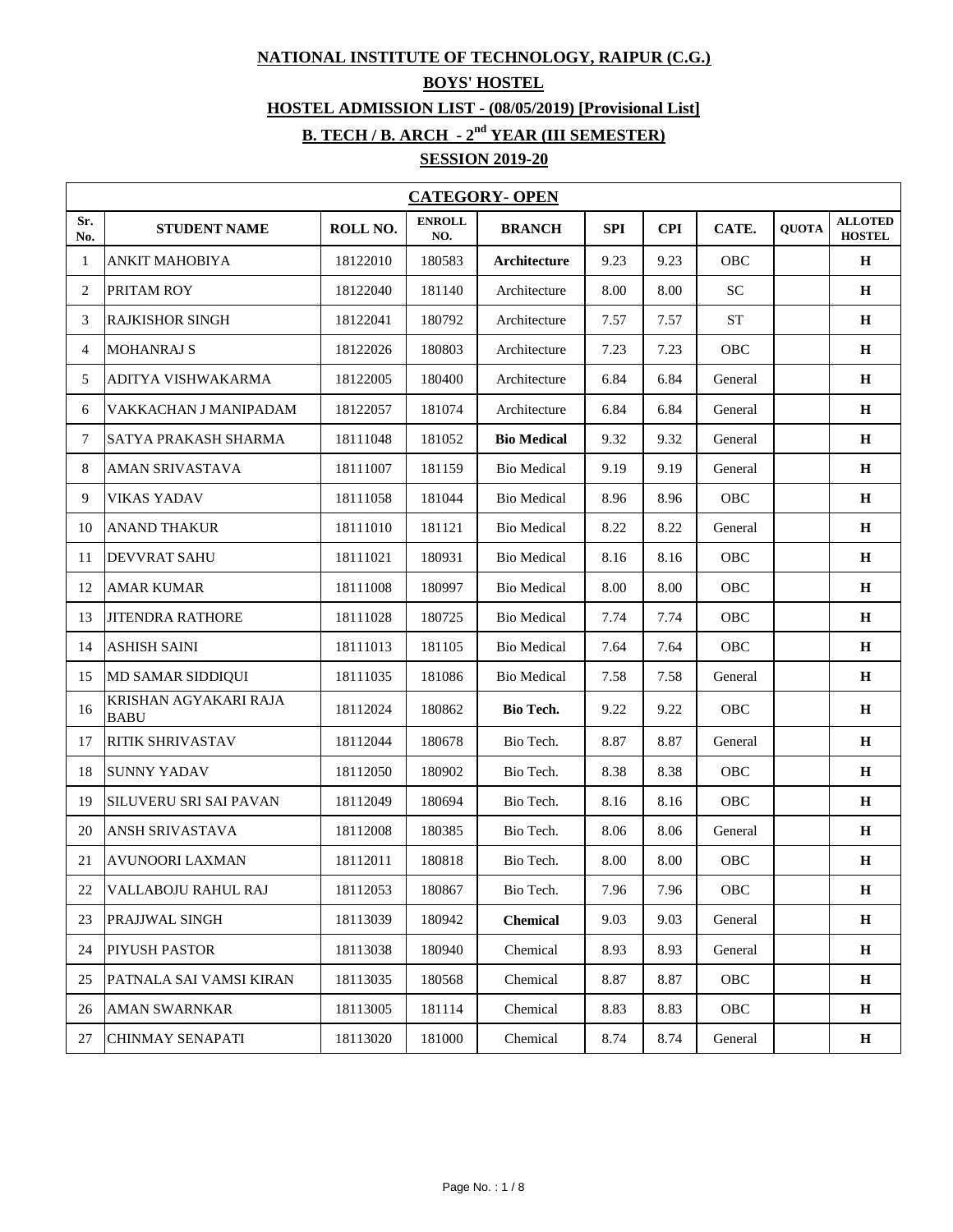| 28 | <b>SURAJ BHANDARI</b>     | 18113054 | 180671 | Chemical                    | 8.64           | 8.64           | OBC                |             | $\mathbf H$  |
|----|---------------------------|----------|--------|-----------------------------|----------------|----------------|--------------------|-------------|--------------|
| 29 | PRANAY RAMBHAU NIKHARE    | 18113040 | 181034 | Chemical                    | 8.58           | 8.58           | <b>OBC</b>         |             | $\mathbf H$  |
| 30 | <b>HARSH ANAND</b>        | 18113021 | 180483 | Chemical                    | $\overline{0}$ | $\overline{0}$ | General            | PH          | $\mathbf H$  |
| 31 | <b>GONAPA SAI KIREET</b>  | 18114019 | 180472 | <b>Civil</b>                | 9.29           | 9.29           | OBC                |             | $\mathbf H$  |
| 32 | <b>KARN KUMAR SINGH</b>   | 18114025 | 181108 | Civil                       | 9.22           | 9.22           | General            |             | $\mathbf H$  |
| 33 | <b>ABHINAV SINGH</b>      | 18114002 | 180344 | Civil                       | 9.03           | 9.03           | General            |             | $\mathbf H$  |
| 34 | NIKHIL TIWARI             | 18114042 | 180159 | Civil                       | 9.00           | 9.00           | General            |             | $\mathbf H$  |
| 35 | <b>LAKHAN PRASAD SAHU</b> | 18114031 | 180340 | Civil                       | 8.90           | 8.90           | OBC                |             | $\mathbf H$  |
| 36 | VEDANT ABHAY ASHTIKAR     | 18114077 | 181054 | Civil                       | 8.90           | 8.90           | General            |             | $\mathbf H$  |
| 37 | <b>AAKASH BHATT</b>       | 18114001 | 180985 | Civil                       | 8.80           | 8.80           | General            |             | $\mathbf H$  |
| 38 | ADITYA VERMA              | 18114006 | 180927 | Civil                       | 8.80           | 8.80           | OBC                |             | $\mathbf H$  |
| 39 | SHIVAM RAJ SINGH          | 18114065 | 180662 | Civil                       | 8.70           | 8.70           | General            |             | $\mathbf H$  |
| 40 | HIMANSHU KAKODIYA         | 18114022 | 181126 | Civil                       | 8.64           | 8.64           | ${\cal S}{\cal T}$ |             | $\mathbf H$  |
| 41 | YOGESH CHAND UPADHYAY     | 18114084 | 180356 | <b>CIVIL</b>                | $\mathbf{0}$   | $\overline{0}$ | General            | PH          | $\mathbf H$  |
| 42 | NARADASU HEMANTH KUMAR    | 18115047 | 180582 | CSE                         | 9.51           | 9.51           | General            |             | $\, {\bf H}$ |
| 43 | NARESH KUMAR SAHU         | 18115048 | 180323 | $\ensuremath{\mathsf{CSE}}$ | 9.45           | 9.45           | General            |             | $\mathbf H$  |
| 44 | PANKAJ SINHA              | 18115052 | 180707 | <b>CSE</b>                  | 9.41           | 9.41           | OBC                |             | $\mathbf H$  |
| 45 | <b>AJAY KUMAR</b>         | 18115004 | 180543 | $\ensuremath{\mathsf{CSE}}$ | 9.32           | 9.32           | <b>SC</b>          |             | $\mathbf H$  |
| 46 | <b>RAJU</b>               | 18115063 | 180169 | <b>CSE</b>                  | 9.32           | 9.32           | OBC                |             | $\mathbf H$  |
| 47 | <b>ACHINTYA PATEL</b>     | 18115003 | 180576 | <b>CSE</b>                  | 9.29           | 9.29           | General            |             | $\mathbf H$  |
| 48 | SHASHWAT AWASTHI          | 18115072 | 180362 | CSE                         | 9.25           | 9.25           | General            |             | $\mathbf H$  |
| 49 | NITISH KUMAR JATWAR       | 18115050 | 180199 | <b>CSE</b>                  | 9.22           | 9.22           | <b>SC</b>          |             | $\mathbf H$  |
| 50 | PRATIK CHAUDHARY          | 18115059 | 180458 | CSE                         | 9.19           | 9.19           | General            |             | $\mathbf H$  |
| 51 | DASTI BHASWANTH REDDY     | 18115021 | 180630 | <b>CSE</b>                  | 9.06           | 9.06           | General            |             | $\mathbf H$  |
| 52 | <b>AJAY KUMAR MARKO</b>   | 18115006 | 180253 | <b>CSE</b>                  | 8.80           | 8.80           | ${\cal S}{\cal T}$ |             | $\mathbf H$  |
| 53 | SAIDHEERAJ KANAPARTHI     | 18115066 | 180704 | CSE                         | 8.16           | 8.16           | General            | <b>DASA</b> | $\mathbf H$  |
| 54 | SHASHANK SHARMA           | 18117073 | 180941 | <b>Electrical</b>           | 9.22           | 9.22           | General            |             | $\mathbf H$  |
| 55 | AAYUSH PAIKRA             | 18117001 | 180283 | Electrical                  | 9.16           | 9.16           | General            |             | $\mathbf H$  |
| 56 | <b>G.VAMSHI</b>           | 18117033 | 180150 | Electrical                  | 9.00           | 9.00           | General            |             | H            |
| 57 | RITISH KUMAR TIWARI       | 18117064 | 180387 | Electrical                  | 8.96           | 8.96           | General            |             | $\mathbf H$  |
| 58 | ASHUTOSH TIWARI           | 18117018 | 180469 | Electrical                  | 8.90           | 8.90           | General            |             | $\mathbf H$  |
| 59 | ABHIMANYU SINGH CHAUHAN   | 18117003 | 180531 | Electrical                  | 8.87           | 8.87           | General            |             | $\mathbf H$  |
| 60 | SHIKHAR SACHAN            | 18117074 | 180573 | Electrical                  | 8.87           | 8.87           | OBC                |             | H            |
| 61 | <b>MAHAVIR JAIN</b>       | 18117046 | 180269 | Electrical                  | 8.77           | 8.77           | General            |             | $\mathbf H$  |
| 62 | <b>URITI SWARUP</b>       | 18117081 | 180292 | Electrical                  | 8.77           | 8.77           | General            |             | $\mathbf H$  |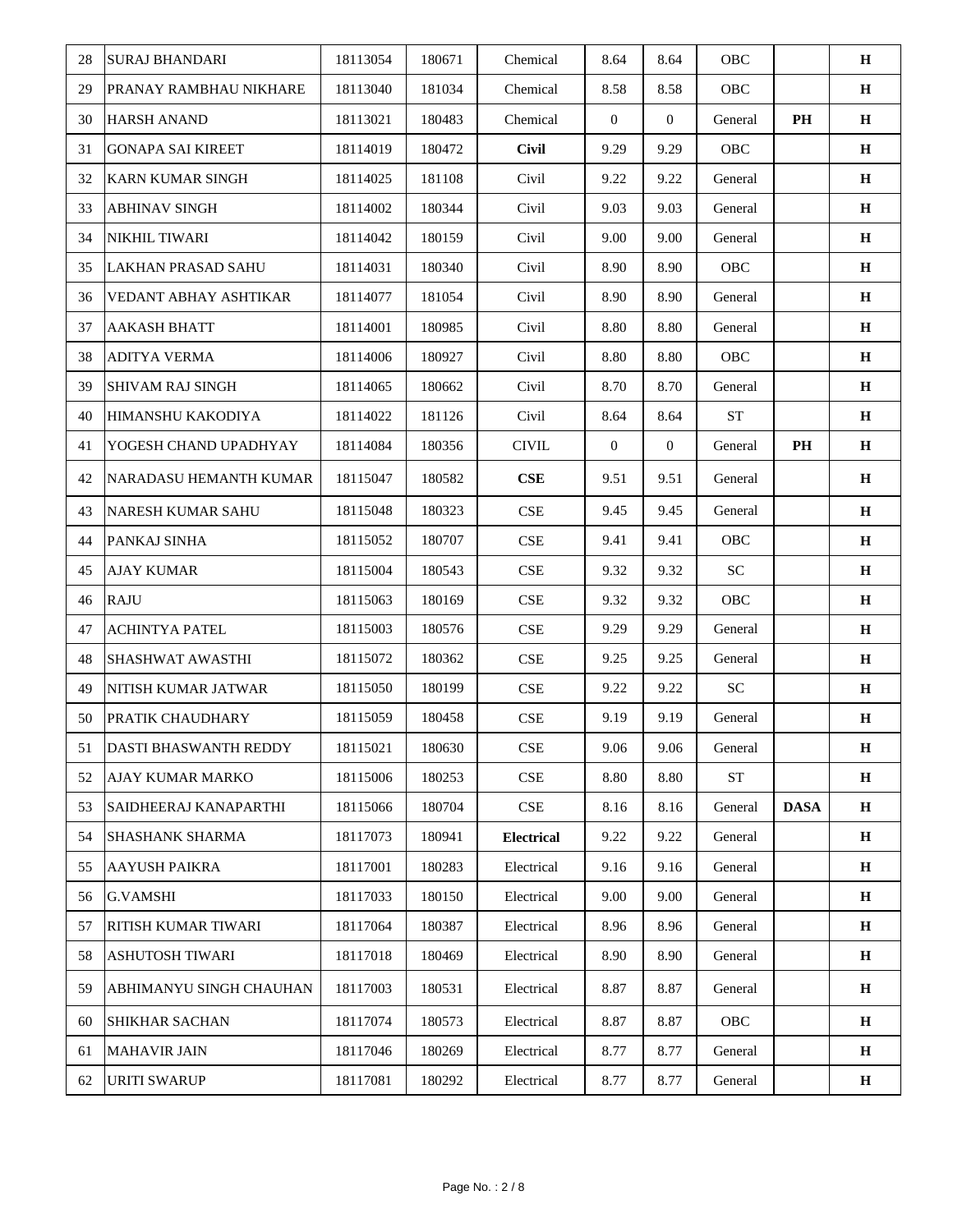| 63 | <b>ALTAMASH SABRI</b>                        | 18117009 | 180468 | Electrical         | 8.74             | 8.74         | General    |             | $\mathbf H$ |
|----|----------------------------------------------|----------|--------|--------------------|------------------|--------------|------------|-------------|-------------|
| 64 | <b>PRATEEK YADAV</b>                         | 18117057 | 180162 | Electrical         | 8.74             | 8.74         | General    |             | $\mathbf H$ |
| 65 | <b>PRINCE SRIVASTAVA</b>                     | 18117059 | 181015 | Electrical         | 8.74             | 8.74         | General    |             | $\mathbf H$ |
| 66 | UPPUNURI GOWTHAM REDDY                       | 18116083 | 180881 | <b>Electronics</b> | 9.09             | 9.09         | General    |             | $\mathbf H$ |
| 67 | DANDE SREE ASHRIT                            | 18116021 | 180838 | Electronics        | 8.93             | 8.93         | General    |             | $\mathbf H$ |
| 68 | DHARM VEER SHARMA                            | 18116025 | 180461 | Electronics        | 8.90             | 8.90         | General    |             | $\mathbf H$ |
| 69 | <b>DONAM CHANDU</b>                          | 18116028 | 180191 | Electronics        | 8.87             | 8.87         | SC         |             | $\mathbf H$ |
| 70 | <b>AMAN SONI</b>                             | 18116009 | 180484 | Electronics        | 8.80             | 8.80         | OBC        |             | $\mathbf H$ |
| 71 | <b>AMAN TIWARI</b>                           | 18116010 | 180859 | Electronics        | 8.70             | 8.70         | General    |             | $\mathbf H$ |
| 72 | ABHISHEK KUMAR MANIYAL                       | 18116004 | 180847 | Electronics        | 8.48             | 8.48         | General    |             | $\mathbf H$ |
| 73 | CHINNASURYA PRASAD<br><b>VULAVALA</b>        | 18116018 | 180577 | Electronics        | 8.45             | 8.45         | General    |             | $\mathbf H$ |
| 74 | <b>RAVINUTHALA SAI</b><br><b>PHANIDHAR</b>   | 18116061 | 180870 | Electronics        | 8.41             | 8.41         | General    |             | $\mathbf H$ |
| 75 | <b>ADITYA SANTOSH CHOURASIA</b>              | 18116006 | 180981 | Electronics        | 8.38             | 8.38         | OBC        |             | $\mathbf H$ |
| 76 | <b>RAMIREDDY PAVAN KUMAR</b><br><b>REDDY</b> | 18116060 | 181026 | Electronics        | 8.38             | 8.38         | General    |             | $\mathbf H$ |
| 77 | <b>R VENKATESH GAURAV</b>                    | 18118055 | 180271 | I. T.              | 9.41             | 9.41         | General    |             | $\mathbf H$ |
| 78 | <b>ASHUTOSH PANDA</b>                        | 18118011 | 180246 | I. T.              | 9.35             | 9.35         | General    |             | $\mathbf H$ |
| 79 | <b>ASHISH KUMAR</b>                          | 18118010 | 180895 | I. T.              | 9.06             | 9.06         | General    |             | $\mathbf H$ |
| 80 | <b>SWASTIK SAHOO</b>                         | 18118082 | 180281 | I. T.              | 9.00             | 9.00         | General    |             | $\mathbf H$ |
| 81 | <b>SAMEER CHOUDHARY</b>                      | 18118065 | 180603 | I. T.              | 8.96             | 8.96         | OBC        |             | $\mathbf H$ |
| 82 | <b>AMIT PORWAL</b>                           | 18118006 | 180951 | I. T.              | 8.93             | 8.93         | General    |             | $\mathbf H$ |
| 83 | <b>SAURABH SHUKLA</b>                        | 18118069 | 180773 | I. T.              | 8.90             | 8.90         | General    |             | $\mathbf H$ |
| 84 | SIDDHESH SHIRISH PANDHARE                    | 18118079 | 180865 | I. T.              | 8.90             | 8.90         | OBC        |             | $\mathbf H$ |
| 85 | <b>MADHUR SENGAR</b>                         | 18118036 | 180647 | I. T.              | 8.87             | 8.87         | General    |             | H           |
| 86 | <b>ADITYA AGRAWAL</b>                        | 18118002 | 180706 | I. T.              | 8.74             | 8.74         | General    |             | H           |
| 87 | <b>RAHUL JOSE</b>                            | 18118056 | 180730 | I. T.              | 6.96             | 6.96         | General    | <b>DASA</b> | $\mathbf H$ |
| 88 | YASH MODI                                    | 18118091 | 180416 | I. T.              | $\boldsymbol{0}$ | $\mathbf{0}$ | General    | PH          | $\mathbf H$ |
| 89 | HRISHI SHARAD PINJAN                         | 18119039 | 180815 | Mechanical         | 9.64             | 9.64         | General    |             | $\mathbf H$ |
| 90 | <b>KISHORE SARLA</b>                         | 18119043 | 180656 | Mechanical         | 9.12             | 9.12         | OBC        |             | $\mathbf H$ |
| 91 | <b>ARNAV JHA</b>                             | 18119016 | 180621 | Mechanical         | 9.00             | 9.00         | General    |             | $\mathbf H$ |
| 92 | <b>SIDDHANT SINGH</b>                        | 18119085 | 180164 | Mechanical         | 9.00             | 9.00         | General    |             | $\mathbf H$ |
| 93 | <b>MALIKRAM PATEL</b>                        | 18119049 | 180341 | Mechanical         | 8.87             | 8.87         | OBC        |             | $\mathbf H$ |
| 94 | <b>GYANENDRA KUMAR GAVEL</b>                 | 18119034 | 180320 | Mechanical         | 8.80             | 8.80         | <b>OBC</b> |             | $\mathbf H$ |
| 95 | <b>SUMAN SAURAV</b>                          | 18119088 | 180579 | Mechanical         | 8.80             | 8.80         | OBC        |             | $\mathbf H$ |
| 96 | <b>SRIPADA KIRAN KUMAR</b>                   | 18119086 | 180974 | Mechanical         | 8.74             | 8.74         | General    |             | $\mathbf H$ |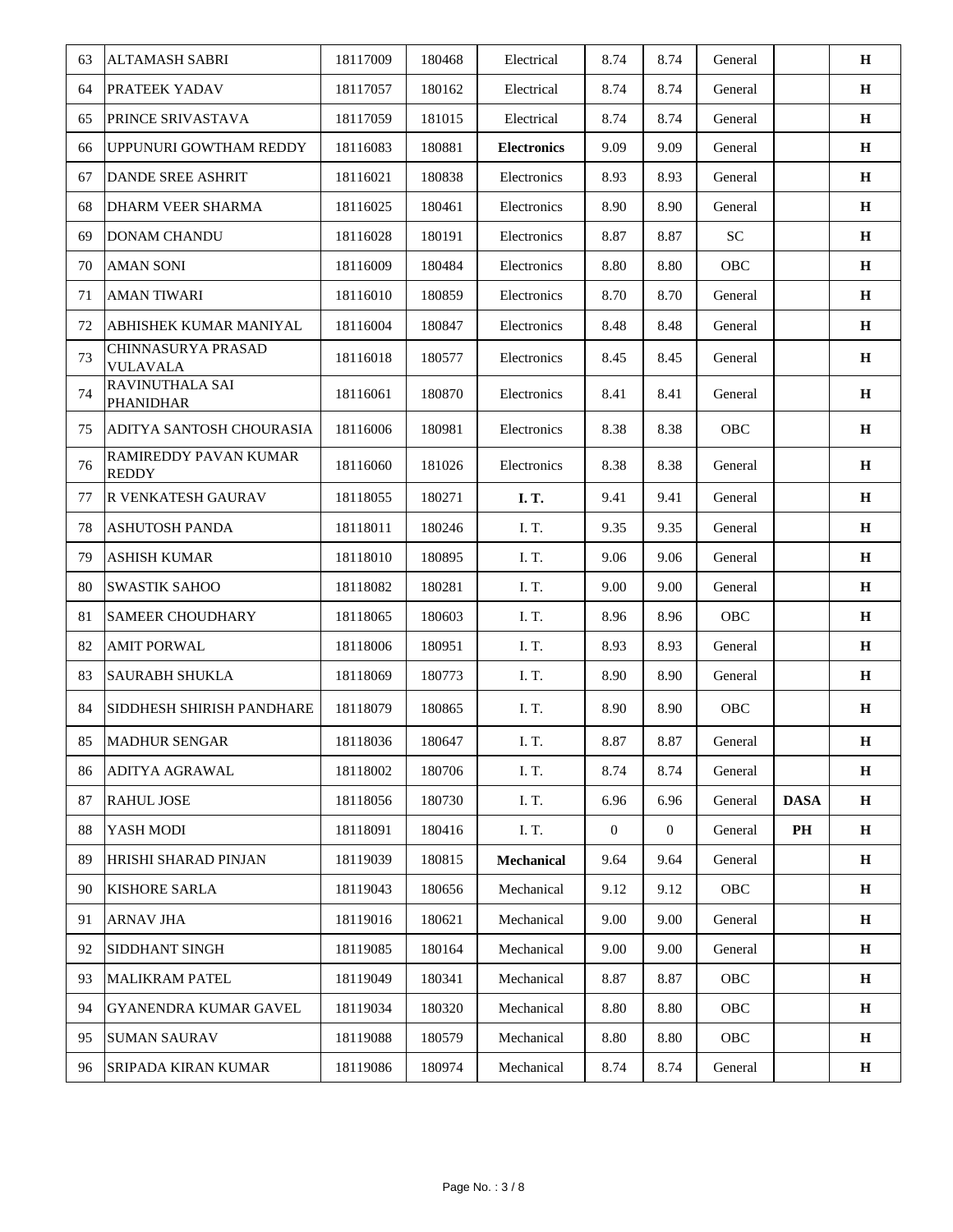| 97  | <b>SURJEET KUMAR BHARGAV</b>                 | 18119090 | 180471 | Mechanical        | 8.67 | 8.67 | ${\rm SC}$ |               | $\mathbf H$ |
|-----|----------------------------------------------|----------|--------|-------------------|------|------|------------|---------------|-------------|
| 98  | <b>APOORVA BANERJEE</b>                      | 18119015 | 180420 | Mechanical        | 8.48 | 8.48 | General    |               | $\mathbf H$ |
| 99  | <b>PRASHANT KASHYAP</b>                      | 18119058 | 180451 | Mechanical        | 8.45 | 8.45 | OBC        |               | $\mathbf H$ |
| 100 | <b>BODDU SAI KIRAN</b>                       | 18119023 | 180427 | Mechanical        | 6.90 | 6.90 | General    | $\mathbf{PH}$ | $\mathbf H$ |
| 101 | <b>SATYA SAI AKHILESH</b><br><b>ADHIKARI</b> | 18119077 | 180705 | Mechanical        | 6.32 | 6.32 | General    | <b>DASA</b>   | $\mathbf H$ |
| 102 | PANDEY TEJPRATAP                             | 18120079 | 181128 | <b>Metallurgy</b> | 9.67 | 9.67 | General    |               | $\mathbf H$ |
| 103 | <b>ADITYA KUMAR SONI</b>                     | 18120001 | 180572 | Metallurgy        | 9.38 | 9.38 | OBC        |               | $\mathbf H$ |
| 104 | <b>SANGAM KUMAR MISHRA</b>                   | 18120070 | 180955 | Metallurgy        | 9.35 | 9.35 | General    |               | $\mathbf H$ |
| 105 | <b>RITESH KUMAR</b>                          | 18120066 | 180784 | Metallurgy        | 9.09 | 9.09 | OBC        |               | $\mathbf H$ |
| 106 | V.NANDA GOPAL                                | 18120080 | 180409 | Metallurgy        | 9.00 | 9.00 | OBC        |               | $\mathbf H$ |
| 107 | <b>SUMANTRA DAS</b>                          | 18120076 | 180953 | Metallurgy        | 8.96 | 8.96 | General    |               | $\mathbf H$ |
| 108 | MOHAMMAD MIRAZUDDIN<br><b>ANSARI</b>         | 18120042 | 181083 | Metallurgy        | 8.90 | 8.90 | OBC        |               | $\mathbf H$ |
| 109 | <b>GOURAV KUMAR DEWANGAN</b>                 | 18120032 | 180721 | Metallurgy        | 8.83 | 8.83 | OBC        |               | $\mathbf H$ |
| 110 | <b>DURGESH BHANU</b>                         | 18120027 | 180863 | Metallurgy        | 8.70 | 8.70 | ${\rm SC}$ |               | $\mathbf H$ |
| 111 | <b>PARAS NATH PATEL</b>                      | 18120053 | 180912 | Metallurgy        | 8.48 | 8.48 | OBC        |               | $\mathbf H$ |
| 112 | PRANJAL SHRIVAS                              | 18120057 | 180971 | Metallurgy        | 8.41 | 8.41 | OBC        |               | $\mathbf H$ |
| 113 | <b>AYUSH KUMAR JAIN</b>                      | 18120014 | 180552 | Metallurgy        | 8.38 | 8.38 | OBC        |               | $\mathbf H$ |
| 114 | <b>GAURAV BAJAJ</b>                          | 18120031 | 180921 | Metallurgy        | 8.38 | 8.38 | General    |               | $\bf H$     |
| 115 | <b>PRAVESH NAGAYACH</b>                      | 18121051 | 181008 | <b>Mining</b>     | 9.03 | 9.03 | General    |               | $\mathbf H$ |
| 116 | <b>BHUPATHI VINEETH KUMAR</b>                | 18121019 | 181153 | Mining            | 8.90 | 8.90 | General    |               | $\mathbf H$ |
| 117 | <b>RISHABH CHANDRA</b>                       | 18121060 | 180232 | Mining            | 8.83 | 8.83 | OBC        |               | $\mathbf H$ |
| 118 | <b>VIVEK KUMAR SINGH</b>                     | 18121077 | 180338 | Mining            | 8.48 | 8.48 | General    |               | $\mathbf H$ |
| 119 | <b>ASHWANI BHARDWAJ</b>                      | 18121012 | 180244 | Mining            | 8.45 | 8.45 | ${\rm SC}$ |               | $\mathbf H$ |
|     | 120 SONGALA ROHITH KUMAR                     | 18121070 | 180595 | Mining            | 8.29 | 8.29 | OBC        |               | $\mathbf H$ |
| 121 | <b>ENJAM YASANK</b>                          | 18121026 | 180442 | Mining            | 8.25 | 8.25 | General    |               | $\mathbf H$ |
| 122 | <b>ABHISHEK UPADHYAY</b>                     | 18121004 | 180697 | Mining            | 8.19 | 8.19 | General    |               | $\mathbf H$ |
| 123 | <b>BIPUL KUMAR ROUT</b>                      | 18121020 | 180540 | Mining            | 8.16 | 8.16 | General    |               | $\mathbf H$ |
| 124 | <b>ABHISHEK TIWARI</b>                       | 18121003 | 180219 | Mining            | 8.12 | 8.12 | General    |               | $\mathbf H$ |
| 125 | <b>KUMAR ANKUR</b>                           | 18121033 | 181037 | Mining            | 8.12 | 8.12 | General    |               | $\mathbf H$ |
|     | 126 ADITYA OM                                | 18121005 | 181058 | Mining            | 7.93 | 7.93 | General    |               | $\mathbf H$ |
| 127 | <b>SUNNY SINGH</b>                           | 18121072 | 180636 | Mining            | 7.70 | 7.70 | General    |               | $\mathbf H$ |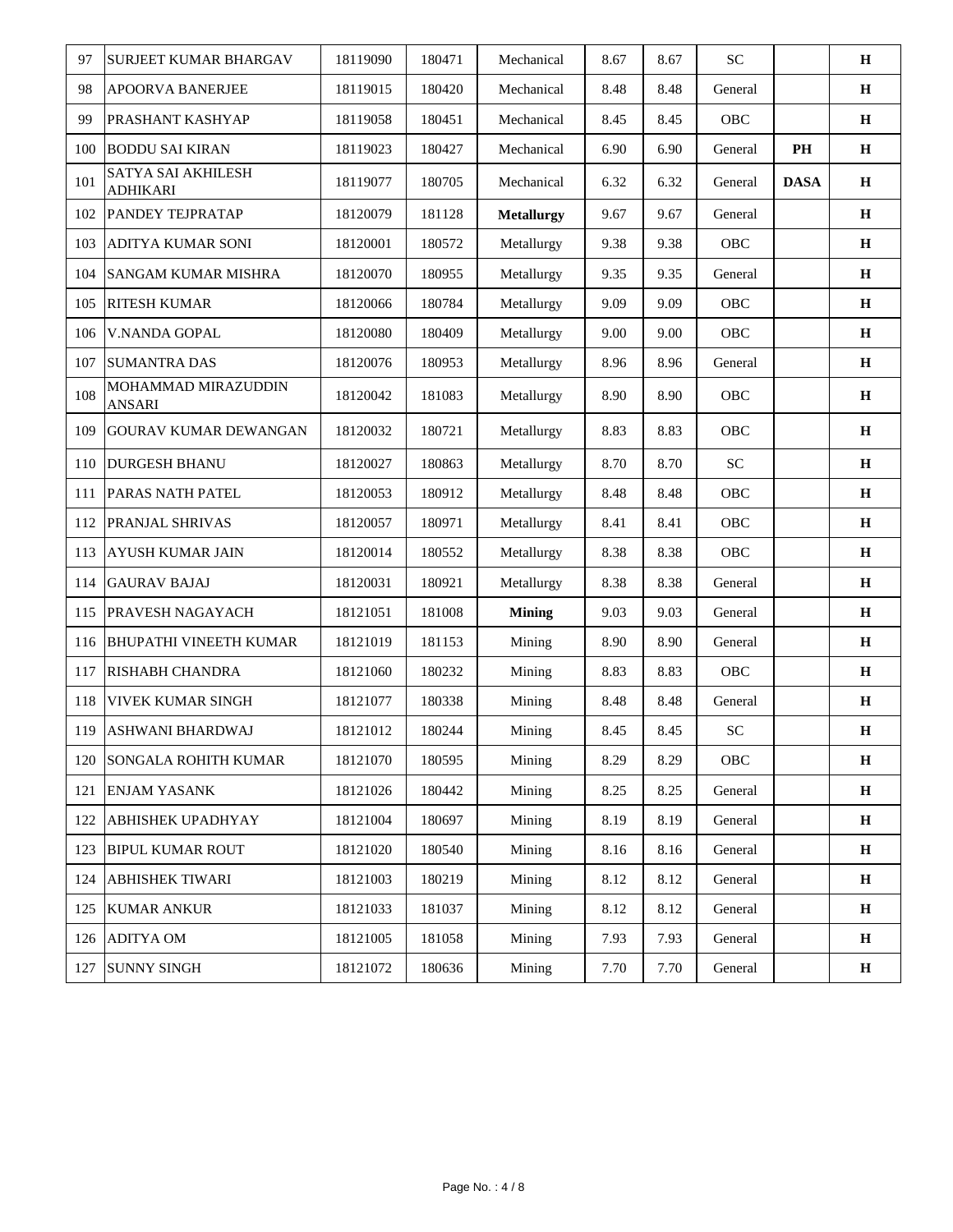|            | <b>CATEGORY- OBC</b>       |          |                      |                             |                  |                |       |              |                                 |  |
|------------|----------------------------|----------|----------------------|-----------------------------|------------------|----------------|-------|--------------|---------------------------------|--|
| Sr.<br>No. | <b>STUDENT NAME</b>        | ROLL NO. | <b>ENROLL</b><br>NO. | <b>BRANCH</b>               | <b>SPI</b>       | <b>CPI</b>     | CATE. | <b>QUOTA</b> | <b>ALLOTED</b><br><b>HOSTEL</b> |  |
| 1          | NACHIKED UDAYAN            | 18122029 | 181018               | Architecture                | 6.69             | 6.69           | OBC   |              | $\mathbf H$                     |  |
| 2          | <b>SAJAL HARMUKH</b>       | 18111046 | 180947               | <b>Bio Medical</b>          | 7.48             | 7.48           | OBC   |              | $\mathbf H$                     |  |
| 3          | NEELKANT NEWRA             | 18111040 | 180980               | <b>Bio Medical</b>          | 7.03             | 7.03           | OBC   |              | $\mathbf H$                     |  |
| 4          | <b>MEDA GUNA VARMA</b>     | 18111036 | 181148               | <b>Bio Medical</b>          | 7.00             | 7.00           | OBC   |              | H                               |  |
| 5          | <b>DINESH SAINI</b>        | 18111022 | 181107               | <b>Bio Medical</b>          | 6.83             | 6.83           | OBC   |              | $\mathbf H$                     |  |
| 6          | <b>AMAN BHASKAR</b>        | 18112005 | 180663               | Bio Tech.                   | 7.70             | 7.70           | OBC   |              | $\mathbf H$                     |  |
| 7          | <b>CHETAN KUMAR</b>        | 18112017 | 181131               | Bio Tech.                   | 7.22             | 7.22           | OBC   |              | $\mathbf H$                     |  |
| 8          | RISHABH SIDDHARTH          | 18112043 | 180644               | Bio Tech.                   | 6.80             | 6.80           | OBC   |              | $\mathbf H$                     |  |
| 9          | <b>JAWAHAR</b>             | 18112022 | 181055               | Bio Tech.                   | 6.74             | 6.74           | OBC   |              | $\bf H$                         |  |
| 10         | CHANDRA KUMAR NISHAD       | 18113018 | 180819               | <b>Chemical</b>             | 7.96             | 7.96           | OBC   |              | $\mathbf H$                     |  |
| 11         | <b>RAHUL YADAV</b>         | 18113043 | 180986               | Chemical                    | 7.93             | 7.93           | OBC   |              | $\mathbf H$                     |  |
| 12         | <b>CHANDRAKANT</b>         | 18113019 | 180950               | Chemical                    | 7.83             | 7.83           | OBC   |              | $\mathbf H$                     |  |
| 13         | ANKIT KUMAR DESAI          | 18113008 | 180695               | Chemical                    | 7.77             | 7.77           | OBC   |              | $\mathbf H$                     |  |
| 14         | YASHASVI NAYAK             | 18113061 | 180842               | Chemical                    | 7.77             | 7.77           | OBC   |              | $\bf H$                         |  |
| 15         | <b>SHASHANK SAHU</b>       | 18114062 | 180676               | <b>CIVIL</b>                | 8.64             | 8.64           | OBC   |              | $\mathbf H$                     |  |
| 16         | <b>CHANDRAKANT SONKAR</b>  | 18114014 | 180203               | <b>CIVIL</b>                | 8.51             | 8.51           | OBC   |              | H                               |  |
| 17         | MOTURI SHYAM NAG           | 18114037 | 181112               | <b>CIVIL</b>                | 8.51             | 8.51           | OBC   |              | $\mathbf H$                     |  |
| 18         | YASHASWI SHANKAR           | 18114082 | 180930               | <b>CIVIL</b>                | 8.51             | 8.51           | OBC   |              | $\mathbf H$                     |  |
| 19         | PRANJAL SONI               | 18114046 | 180317               | <b>CIVIL</b>                | 8.00             | 8.00           | OBC   |              | $\mathbf H$                     |  |
| 20         | Y YUGANDHAR                | 18114080 | 180418               | <b>CIVIL</b>                | 6.51             | 6.51           | OBC   | PH           | $\bf H$                         |  |
| 21         | VADDADI GOPI KRISHNA       | 18115091 | 180519               | CSE                         | 8.80             | 8.80           | OBC   |              | $\mathbf H$                     |  |
| 22         | <b>LOKESH PATEL</b>        | 18115036 | 180151               | <b>CSE</b>                  | 8.74             | 8.74           | OBC   |              | $\bf H$                         |  |
| 23         | <b>TADI PAVAN TEJA</b>     | 18115086 | 180898               | <b>CSE</b>                  | 8.67             | 8.67           | OBC   |              | $\mathbf H$                     |  |
| 24         | DIGESHWAR DEWANGAN         | 18115026 | 180423               | $\ensuremath{\mathsf{CSE}}$ | 8.64             | 8.64           | OBC   |              | $\mathbf H$                     |  |
| 25         | <b>KUSHAGRA JAISWAL</b>    | 18115035 | 180263               | <b>CSE</b>                  | 8.61             | 8.61           | OBC   |              | $\mathbf H$                     |  |
| 26         | <b>MAYUR RATHOD</b>        | 18115040 | 180776               | CSE                         | 8.58             | 8.58           | OBC   |              | $\mathbf H$                     |  |
| 27         | <b>DASU YASWANTH</b>       | 18117028 | 180911               | <b>Electrical</b>           | 8.74             | 8.74           | OBC   |              | $\mathbf H$                     |  |
| 28         | <b>BODDU NARAYAN RAHUL</b> | 18117025 | 181011               | Electrical                  | 8.48             | 8.48           | OBC   |              | $\mathbf H$                     |  |
| 29         | <b>SARVJIT PAL</b>         | 18117071 | 180845               | Electrical                  | 8.45             | 8.45           | OBC   |              | $\mathbf H$                     |  |
| 30         | <b>GITESH PATEL</b>        | 18117035 | 180348               | Electrical                  | 7.12             | 7.12           | OBC   | PH           | $\mathbf H$                     |  |
| 31         | <b>BAMUDI ABHILASH</b>     | 18117022 | 180613               | Electrical                  | $\boldsymbol{0}$ | $\overline{0}$ | OBC   | PH           | $\mathbf H$                     |  |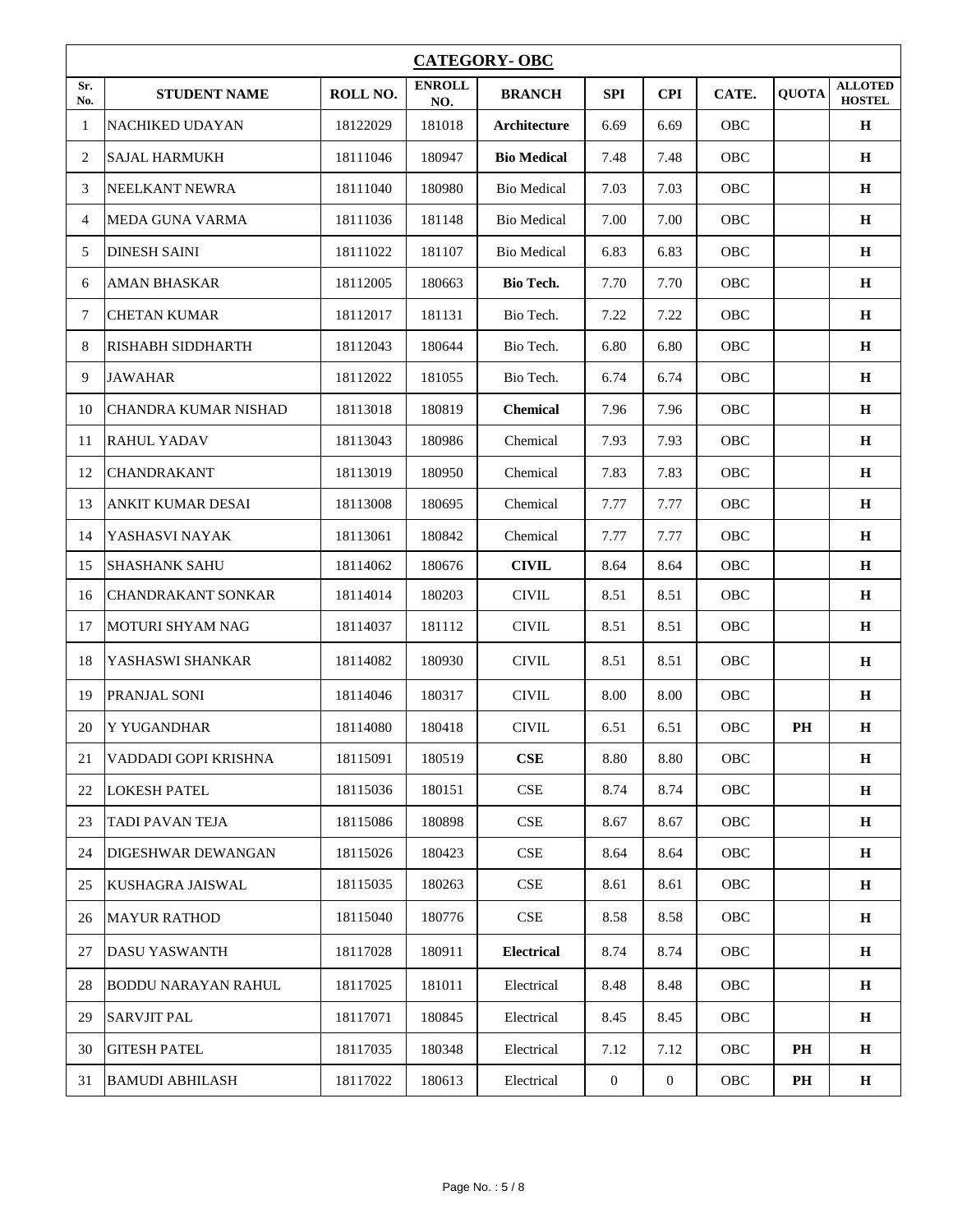| 32 | MADU SIVA TULASI RAM                     | 18116043 | 180445 | <b>Electronics</b> | 8.16             | 8.16           | OBC         |    | $\mathbf H$ |
|----|------------------------------------------|----------|--------|--------------------|------------------|----------------|-------------|----|-------------|
| 33 | KAIREVU VIKRAMADITHYA                    | 18116036 | 180840 | Electronics        | 8.00             | 8.00           | OBC         |    | $\mathbf H$ |
| 34 | DEYYALA SRINIVAS KUMAR                   | 18116023 | 180826 | Electronics        | 7.90             | 7.90           | OBC         |    | $\mathbf H$ |
| 35 | <b>SHASHANK CHANDRAKAR</b>               | 18116074 | 180198 | Electronics        | 7.80             | 7.80           | OBC         |    | $\mathbf H$ |
| 36 | SIDDHARTH DEWANGAN                       | 18116079 | 180321 | Electronics        | 7.64             | 7.64           | OBC         |    | $\mathbf H$ |
| 37 | SATIVADA MOHAN VENKAT<br><b>SRIRAM</b>   | 18116069 | 180846 | Electronics        | $\boldsymbol{0}$ | $\overline{0}$ | OBC         | PH | $\mathbf H$ |
| 38 | <b>SHUBHAM PATEL</b>                     | 18118077 | 180397 | I. T.              | 8.74             | 8.74           | OBC         |    | $\mathbf H$ |
| 39 | RAMADAS KARTHIK                          | 18118058 | 180670 | I. T.              | 8.58             | 8.58           | OBC         |    | $\mathbf H$ |
| 40 | <b>SHIVA KUMAR</b>                       | 18118071 | 180666 | I. T.              | 8.48             | 8.48           | OBC         |    | $\mathbf H$ |
| 41 | KALLA LAKSHMI NARAYANA                   | 18118030 | 181047 | I. T.              | 8.32             | 8.32           | OBC         |    | $\mathbf H$ |
| 42 | <b>SATYAM JAISWAL</b>                    | 18118068 | 180473 | I. T.              | 8.22             | 8.22           | OBC         |    | $\mathbf H$ |
| 43 | AMAR BHUSHAN GUPTA                       | 18118004 | 180553 | I. T.              | $\overline{0}$   | $\mathbf{0}$   | OBC         | PH | $\mathbf H$ |
| 44 | <b>AWINASH PATEL</b>                     | 18119021 | 180329 | Mechanical         | 8.29             | 8.29           | OBC         |    | $\mathbf H$ |
| 45 | PIYUSH TAILOR                            | 18119055 | 180480 | Mechanical         | 8.29             | 8.29           | OBC         |    | $\mathbf H$ |
| 46 | ARUSH VERMA                              | 18119017 | 180629 | Mechanical         | 8.12             | 8.12           | ${\rm OBC}$ |    | $\mathbf H$ |
| 47 | KONDAPALLI PAVAN KUMAR                   | 18119044 | 180446 | Mechanical         | 8.12             | 8.12           | OBC         |    | $\mathbf H$ |
| 48 | NAGENDRA DEWANGAN                        | 18119050 | 180849 | Mechanical         | 8.12             | 8.12           | OBC         |    | $\mathbf H$ |
| 49 | NAVNEET SARWA                            | 18119052 | 180724 | Mechanical         | 8.12             | 8.12           | OBC         |    | $\mathbf H$ |
| 50 | UMESH KUMAR SAHU                         | 18119095 | 180196 | Mechanical         | 6.41             | 6.41           | OBC         | PH | $\mathbf H$ |
| 51 | <b>CHAITANYA WANKHADE</b>                | 18120017 | 180824 | <b>Metallurgy</b>  | 8.00             | 8.00           | OBC         |    | $\bf H$     |
| 52 | NADIPENA DEVAKUMAR                       | 18120046 | 181092 | Metallurgy         | 7.96             | 7.96           | <b>OBC</b>  |    | $\mathbf H$ |
| 53 | <b>SURATNA SINGH</b>                     | 18120077 | 181004 | Metallurgy         | 7.90             | 7.90           | OBC         |    | $\mathbf H$ |
| 54 | <b>SUSHIL PATEL</b>                      | 18120078 | 180658 | Metallurgy         | 7.51             | 7.51           | ${\rm OBC}$ |    | $\mathbf H$ |
| 55 | RACHIT KATIYAR                           | 18120058 | 180296 | Metallurgy         | 7.41             | 7.41           | OBC         |    | $\bf H$     |
| 56 | <b>AMIT KUMAR</b>                        | 18120004 | 180719 | Metallurgy         | 7.35             | 7.35           | OBC         |    | $\mathbf H$ |
| 57 | CHINTHADA VENKATA SAI<br><b>KARTHEEK</b> | 18120021 | 181177 | Metallurgy         | 7.16             | 7.16           | OBC         |    | $\mathbf H$ |
| 58 | ANURAG JAISWAL                           | 18121010 | 180405 | <b>MINING</b>      | 7.87             | 7.87           | OBC         |    | $\mathbf H$ |
| 59 | <b>MEESALA DILEEP</b>                    | 18121040 | 181031 | <b>MINING</b>      | 7.70             | 7.70           | <b>OBC</b>  |    | $\bf H$     |
| 60 | YOGESH RAJWADE                           | 18121078 | 180909 | <b>MINING</b>      | 7.70             | 7.70           | OBC         |    | $\mathbf H$ |
| 61 | <b>RITESH KUMAR</b>                      | 18121062 | 180485 | <b>MINING</b>      | 7.61             | 7.61           | OBC         |    | $\mathbf H$ |
| 62 | <b>ANURAG PATEL</b>                      | 18121011 | 181099 | <b>MINING</b>      | 7.22             | 7.22           | OBC         |    | $\mathbf H$ |
| 63 | <b>RAUSHAN KUMAR</b>                     | 18121059 | 181082 | <b>MINING</b>      | 7.22             | 7.22           | OBC         |    | $\mathbf H$ |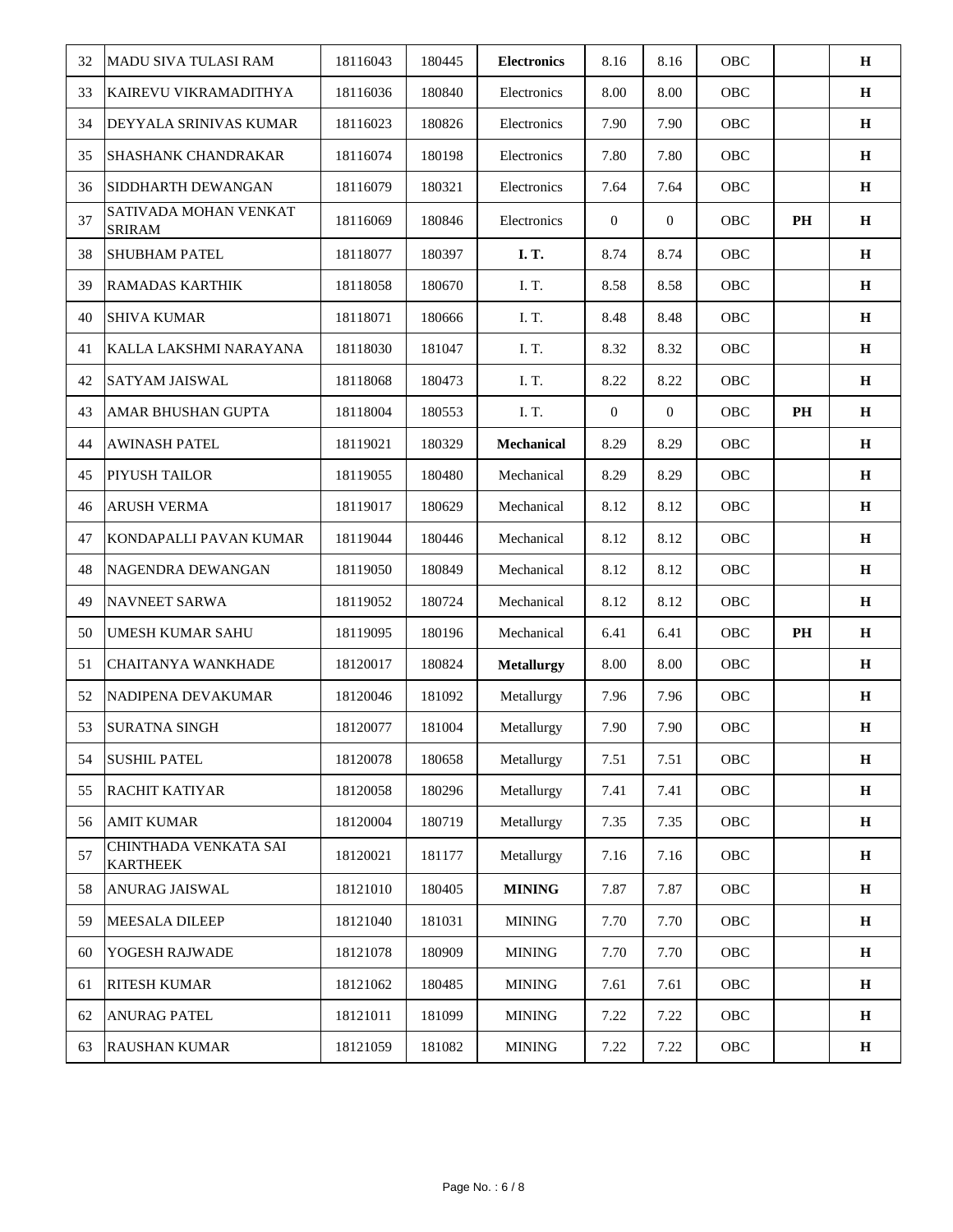| <b>CATEGORY-SC</b> |                                      |          |                      |                    |            |            |            |              |                                 |  |
|--------------------|--------------------------------------|----------|----------------------|--------------------|------------|------------|------------|--------------|---------------------------------|--|
| Sr.<br>No.         | <b>STUDENT NAME</b>                  | ROLL NO. | <b>ENROLL</b><br>NO. | <b>BRANCH</b>      | <b>SPI</b> | <b>CPI</b> | CATE.      | <b>QUOTA</b> | <b>ALLOTED</b><br><b>HOSTEL</b> |  |
| 1                  | <b>GUNTURU ARAVIND</b>               | 18122017 | 180205               | Architecture       | 6.73       | 6.73       | <b>SC</b>  |              | H                               |  |
| 2                  | <b>VIKAS KUMAR WANI</b>              | 18111057 | 180346               | <b>Bio Medical</b> | 7.25       | 7.25       | <b>SC</b>  |              | H                               |  |
| 3                  | JYOTHI MADHUSUDHAN                   | 18111029 | 181069               | <b>Bio Medical</b> | 6.70       | 6.70       | <b>SC</b>  |              | H                               |  |
| 4                  | PREM SINGH ANANT                     | 18112037 | 180477               | Bio Tech.          | 7.22       | 7.22       | <b>SC</b>  |              | H                               |  |
| 5                  | ABHISHEK BAGHEL                      | 18112001 | 180992               | Bio Tech.          | 6.61       | 6.61       | <b>SC</b>  |              | H                               |  |
| 6                  | <b>ARVIND KUMAR</b>                  | 18113011 | 180565               | <b>Chemical</b>    | 7.93       | 7.93       | <b>SC</b>  |              | H                               |  |
| 7                  | <b>SHUBHAM SAMRAT</b>                | 18113051 | 181133               | Chemical           | 7.80       | 7.80       | ${\rm SC}$ |              | H                               |  |
| 8                  | <b>AMAN THAWARE</b>                  | 18114009 | 181056               | <b>CIVIL</b>       | 8.25       | 8.25       | <b>SC</b>  |              | H                               |  |
| 9                  | <b>MAYANK OGREY</b>                  | 18114036 | 180195               | <b>CIVIL</b>       | 8.12       | 8.12       | <b>SC</b>  |              | H                               |  |
| 10                 | <b>SUNIL KUMAR MAHAWAR</b>           | 18114068 | 180370               | <b>CIVIL</b>       | 8.12       | 8.12       | <b>SC</b>  |              | $\mathbf H$                     |  |
| 11                 | <b>ANKIT ATHOLE</b>                  | 18115013 | 180807               | CSE                | 8.09       | 8.09       | <b>SC</b>  |              | H                               |  |
| 12                 | <b>SHIVAM KUMAR</b>                  | 18115076 | 180996               | CSE                | 7.93       | 7.93       | <b>SC</b>  |              | $\bf H$                         |  |
| 13                 | AJAY KUMAR LAHARE                    | 18115005 | 180373               | <b>CSE</b>         | 7.87       | 7.87       | <b>SC</b>  |              | $\mathbf H$                     |  |
| 14                 | <b>BACHALI GOUTHAM RAJU</b>          | 18117020 | 180640               | <b>Electrical</b>  | 8.19       | 8.19       | <b>SC</b>  |              | H                               |  |
| 15                 | AKHILESH SIDDHARTH<br><b>RAMTEKE</b> | 18117008 | 180408               | Electrical         | 7.61       | 7.61       | <b>SC</b>  |              | H                               |  |
| 16                 | YUVRAJ KOSLE                         | 18117089 | 180510               | Electrical         | 7.45       | 7.45       | <b>SC</b>  |              | $\mathbf H$                     |  |
| 17                 | PANKAJ HALDUNIA                      | 18116046 | 181006               | <b>Electronics</b> | 7.19       | 7.19       | <b>SC</b>  |              | H                               |  |
| 18                 | <b>ASHISH SONWANI</b>                | 18116015 | 180923               | Electronics        | 6.64       | 6.64       | <b>SC</b>  |              | H                               |  |
| 19                 | PRIYANSHU MOHAN                      | 18118054 | 180593               | I. T.              | 8.51       | 8.51       | <b>SC</b>  |              | $\mathbf H$                     |  |
| 20                 | <b>JHUMUK LAL KURREY</b>             | 18118028 | 180245               | I.T.               | 7.77       | 7.77       | ${\rm SC}$ |              | $\mathbf H$                     |  |
| 21                 | <b>VIJAY KUMAR</b>                   | 18118088 | 181097               | I. T.              | 7.54       | 7.54       | ${\rm SC}$ |              | H                               |  |
| 22                 | ASHUTOSH DHANRAJ BAGADE              | 18119018 | 180335               | Mechanical         | 7.64       | 7.64       | ${\rm SC}$ |              | H                               |  |
| 23                 | <b>EKANT R GONDANE</b>               | 18119029 | 180206               | Mechanical         | 7.51       | 7.51       | <b>SC</b>  |              | $\mathbf H$                     |  |
| 24                 | <b>AKASH VERMA</b>                   | 18119009 | 180417               | Mechanical         | 6.70       | 6.70       | ${\rm SC}$ |              | $\bf H$                         |  |
| 25                 | RAJNEESH KUMAR                       | 18119066 | 180702               | Mechanical         | 6.64       | 6.64       | ${\rm SC}$ |              | $\mathbf H$                     |  |
| 26                 | MOHIT ARVIND MESHRAM                 | 18120043 | 180528               | <b>Metallurgy</b>  | 8.00       | 8.00       | ${\rm SC}$ |              | $\mathbf H$                     |  |
| 27                 | <b>REBBA NAVEEN</b>                  | 18120061 | 181164               | Metallurgy         | 6.96       | 6.96       | ${\rm SC}$ |              | $\mathbf H$                     |  |
| 28                 | <b>HARSHIT KUMAR</b>                 | 18120033 | 181156               | Metallurgy         | 6.70       | 6.70       | ${\rm SC}$ |              | H                               |  |
| 29                 | MARRI SRI RAHUL SIDDU                | 18121039 | 181023               | <b>MINING</b>      | 7.38       | 7.38       | <b>SC</b>  |              | $\bf H$                         |  |
| 30                 | DIKESH KUMAR KURRE                   | 18121025 | 180474               | <b>MINING</b>      | 6.87       | 6.87       | <b>SC</b>  |              | $\mathbf H$                     |  |
| 31                 | MAMILLAPALLI SRINIVAS                | 18121037 | 180428               | <b>MINING</b>      | 6.61       | 6.61       | ${\rm SC}$ |              | $\mathbf H$                     |  |